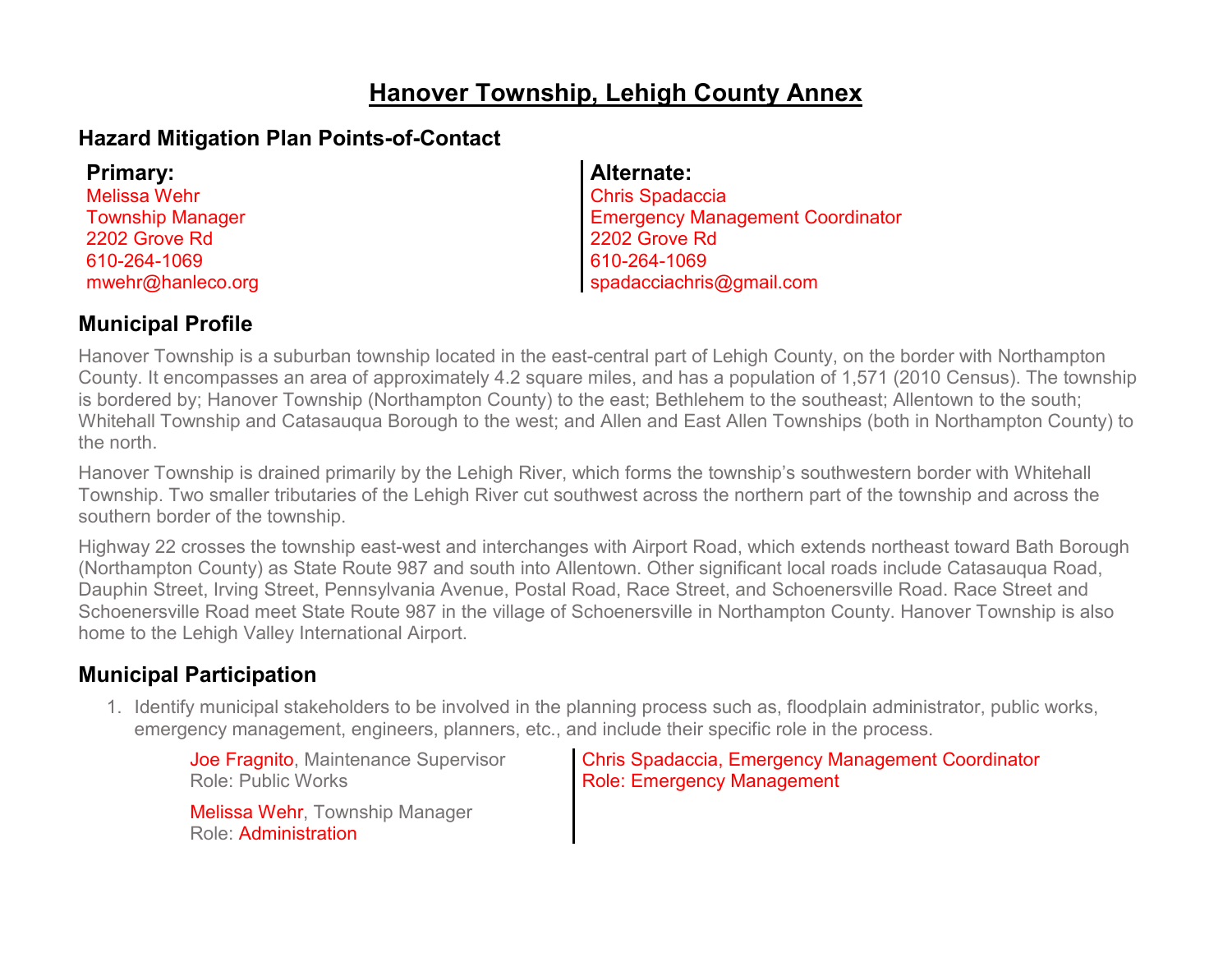### **Municipal Participation –** *continued*

2. Identify community stakeholders such as; neighborhood groups, religious groups, major employers / businesses, etc., that will be informed and / or involved in the planning process and describe how they will be involved.

B Braun Medical Lehigh Valley International Airport Lehigh Valley Health Network St. Luke's University Health Network

3. Describe how the public **will be engaged** in the current planning process examples, newsletters, social media, etc., **and how they were engaged** since the 2013 Hazard Mitigation Plan.

Township newsletters (twice / year) Township website Facebook

### **Compliance with the National Flood Insurance Program (NFIP)**

| <b>Topic</b>                                                                                                                                      | Identify source of information, if<br>different from the one listed.  | <b>Additional Comments</b>               |
|---------------------------------------------------------------------------------------------------------------------------------------------------|-----------------------------------------------------------------------|------------------------------------------|
| <b>1. Staff Resources</b>                                                                                                                         |                                                                       |                                          |
| Is the Community Floodplain Administrator (FPA) or NFIP Coordinator certified?                                                                    | <b>Community FPA</b>                                                  | <b>No</b>                                |
| Is floodplain management an auxiliary function?                                                                                                   | <b>Community FPA</b>                                                  | Yes                                      |
| Provide an explanation of NFIP administration services (e.g., permit review, GGIS,<br>education or outreach, inspections, engineering capability) | <b>Community FPA</b>                                                  | Township will provide these<br>services. |
| What are the barriers to running an effective NFIP program in the community, if any?                                                              | <b>Community FPA</b>                                                  | None                                     |
| 2. Compliance History                                                                                                                             |                                                                       |                                          |
| Is the community in good standing with the NFIP?                                                                                                  | State NFIP Coordinator, FEMA NFIP<br>Specialist, or community records | Yes                                      |
| Are there any outstanding compliance issues (i.e., current violations)?                                                                           |                                                                       | <b>No</b>                                |
| When was the most recent Community Assistance Visits (CAV) or Community<br>Assistance Contact (CAC)?                                              |                                                                       | Unknown                                  |
| Is a CAV or CAC scheduled or needed?                                                                                                              |                                                                       | <b>No</b>                                |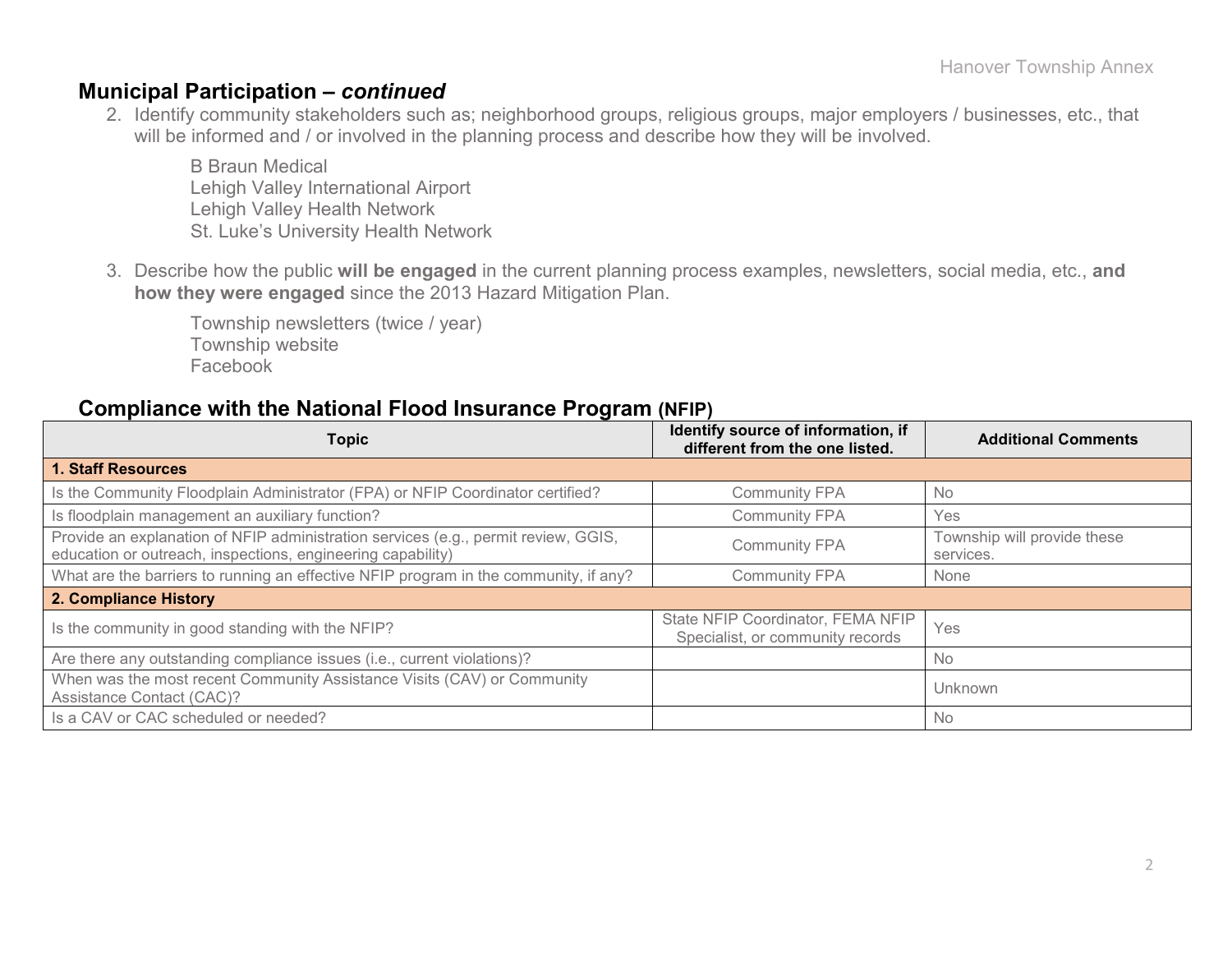## **Compliance with the National Flood Insurance Program (NFIP) –** *continued*

| <b>Topic</b>                                                                                                                                     | Identify source of information, if<br>different from the one listed.     | <b>Additional Comments</b> |
|--------------------------------------------------------------------------------------------------------------------------------------------------|--------------------------------------------------------------------------|----------------------------|
| 3. Regulation                                                                                                                                    |                                                                          |                            |
| When did the community enter the NFIP?                                                                                                           | <b>NFIP Community Status Book</b>                                        | Uncertain                  |
| Are the Flood Insurance Rate Maps (FIRMs) digital or paper?<br>How are residents assisted with mapping?                                          | <b>Community FPA</b>                                                     | Paper                      |
| Do floodplain regulations meet or exceed FEMA or State minimum requirements?<br>If so, in what ways?                                             | <b>Community FPA</b>                                                     | Meet                       |
| Describe the permitting process                                                                                                                  | Community FPA, State, FEMA NFIP                                          | Per floodplain ordinance   |
| <b>4. Insurance Summary</b>                                                                                                                      |                                                                          |                            |
| How many NFIP policies are in the community?<br>What is the total premium and coverage?                                                          | State NFIP Coordinator or<br><b>FEMA NFIP Specialist</b>                 | Unknown                    |
| How many claims have been paid in the community? What is the total amount of<br>paid claims? How many substantial damage claims have there been? | FEMA NFIP or<br><b>Insurance Specialist</b>                              | None                       |
| How many structures are exposed to flood risk within the community?                                                                              | <b>Community FPA or GIS Analyst</b>                                      |                            |
| Describe any areas of flood risk with limited NFIP policy coverage                                                                               | Community FPA or<br><b>FEMA Insurance Specialist</b>                     | N/A                        |
| 5. Community Rating System (CRS)                                                                                                                 |                                                                          |                            |
| Does the community participate in CRS?                                                                                                           | Community FPA, State, or FEMA NFIP                                       | No                         |
| If so, what is the community's CRS Class Ranking?                                                                                                | Flood Insurance Manual<br>(http://www.fema.gov/floodinsurancemanual.gov) | N/A                        |
| What categories and activities provide CRS points and how can the Class be<br>improved?                                                          |                                                                          | N/A                        |
| Does the plan include CRS planning requirements?                                                                                                 | Community FPA, FEMA CRS<br>Coordinator, or ISO representative            | N/A                        |

## **Community Assets**

Community assets are defined to include anything that is important to the character as well as the function of a community, and can be described in four categories, they are; people, economy, natural environment and built environment. Please identify the community assets and location under each category.

- **1. People**
	- Concentrations of vulnerable populations such as the elderly, physically or mentally disabled, non-English speaking, and the medically or chemically dependent.

N/A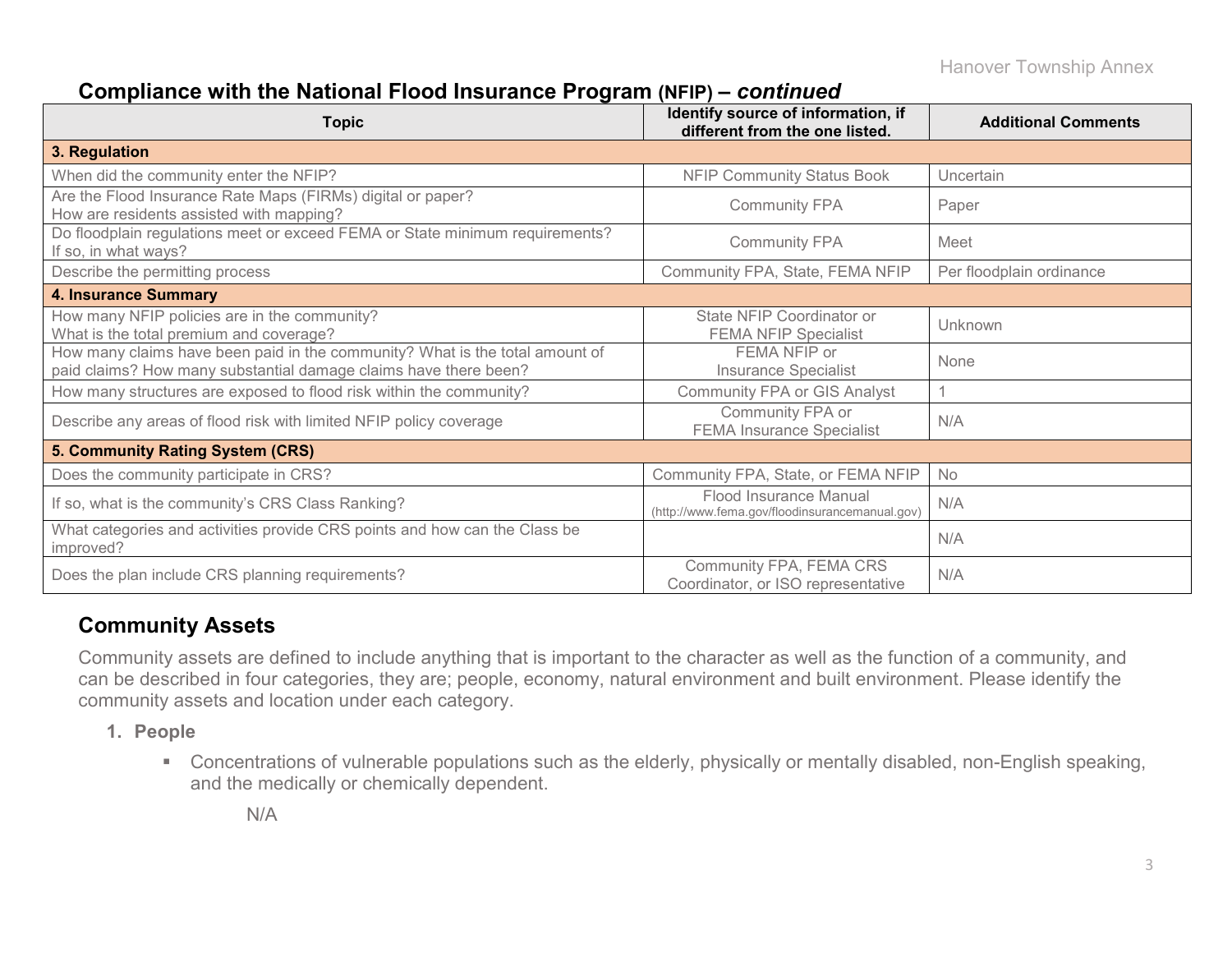### **Community Assets –** *continued*

 Types of visiting populations where large numbers of people are concentrated such as visitors for special events and students.

 $N/A$ 

### **2. Economy**

Major employers, primary economic sectors such as agriculture and commercial centers where losses would have a severe impact on the community.

Hanover Township has a number of large employers, especially in Lehigh Valley Industrial Park III. In addition, consideration should be given to the Lehigh Valley International Airport and two major shopping centers, Valley Plaza Shopping Center on Catasauqua Road in the Township and Airport Center located off Airport Road in Hanover Township. Examples of large employers in LVIP III include B Braun Medical, Lehigh Valley Health Network Labs, and St. Luke's Offices.

### **3. Natural Environment**

Those areas / features that can provide protective functions that reduce the magnitude of hazard events such as, wetlands or riparian areas, and other environmental features important to protect.

Canal Park and Lehigh Canal along with Catasauqua Lake will flood initially, thus holding flooding from the highway structure.

### **4. Built Environment**

 Existing structures such as, concentrations of buildings that may be more vulnerable to hazards based on location, age, construction type and / or condition of use.

Industrial buildings situated in LVIP II on Race Street and LVIP III situated off Airport Road, as well as the Lehigh Valley International Airport.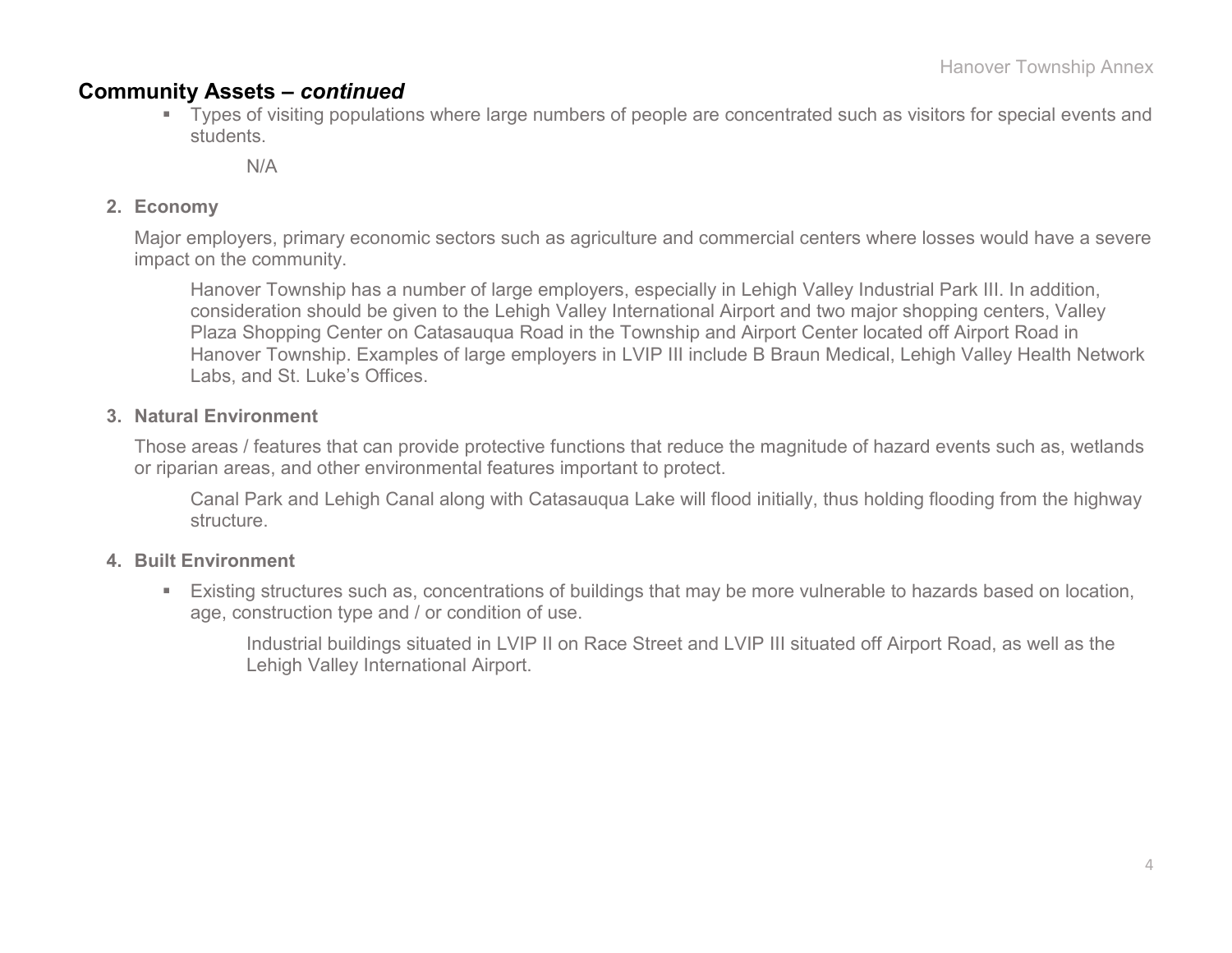### **Community Assets –** *continued*

**Infrastructure systems such as water and wastewater facilities, power utilities, transportation systems,** communication systems, energy pipelines and storage.

The sewer pumps stations, which support the shopping centers, industrial parks and neighboring area, are critical to the Township. There is a natural gas transmission line running through a portion of the Township. The Norfolk Southern railway transverses through the western portion of the Township and a large fiber optic communication line is also in the Township. The Lehigh Valley International Airport's geographic land area covers more than half of the Township with all flight paths (runways) running over the municipality. Airport Road, Route 22, Schoenersville Road, and Race Street carry a massive amount of tractor-trailer and vehicular traffic daily.

 High potential loss facilities such as, dams, locations that house hazardous materials, military and / or civilian defense installations.

N/A

 Critical facilities such as, hospitals, medical facilities, police and fires stations, emergency operations centers, shelters, schools and airports / heliports.

Han-Le-Co Voluntary Fire Company No. 1 located on Postal Road in the Township and the Lehigh Valley International Airport

Cultural / historical resources such as, museums, parks, stadiums, etc.

Canal Park located off Dauphin Drive in the Township, which is part of the National Heritage Corridor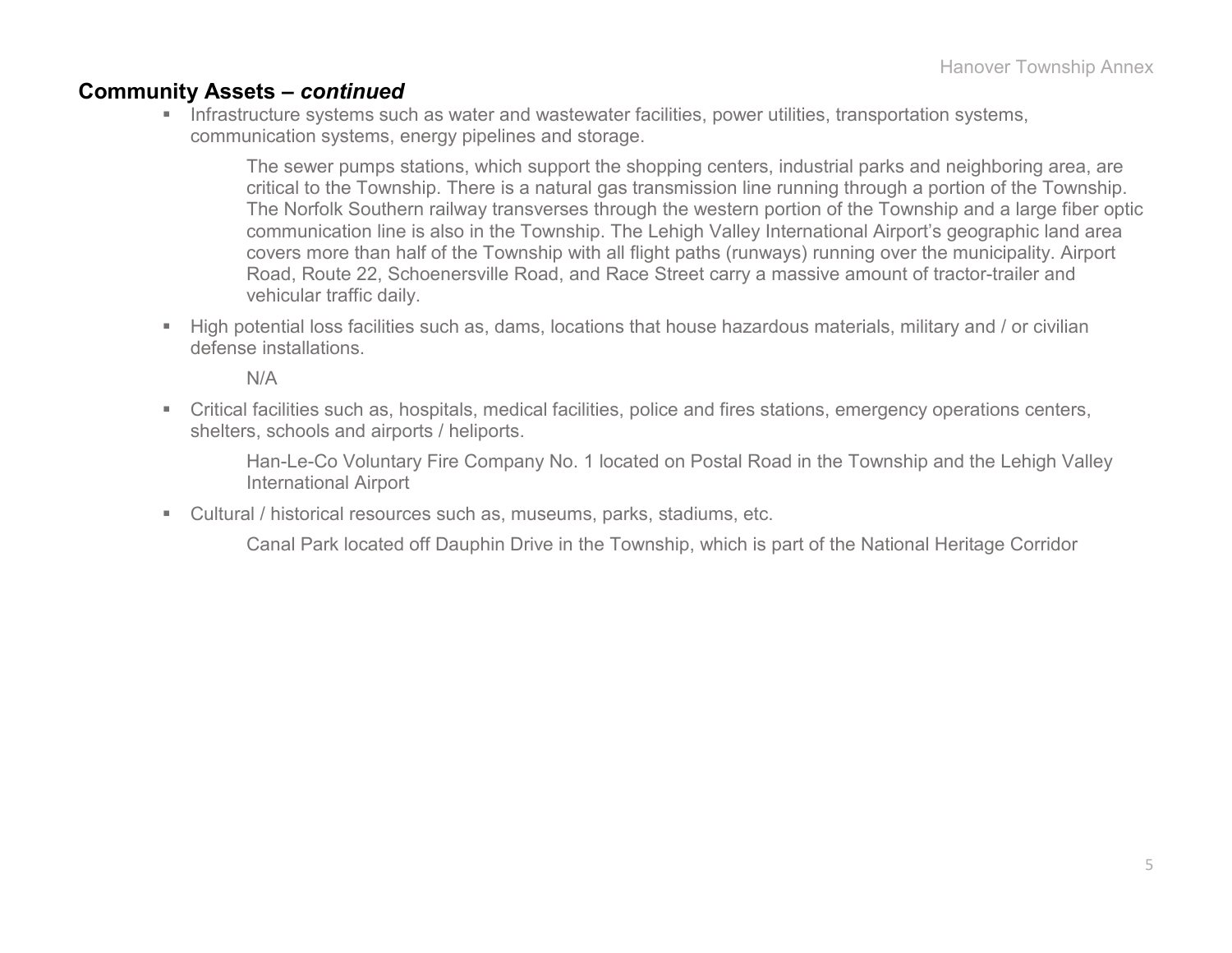# **Capability Assessment**

|              |                                                                                | <b>Status</b>     |                                                       |                      |                                                     | <b>Effect on</b><br><b>Hazard Loss</b>                 | Change                                          | <b>Has the 2013</b>                                                                                     | How can                                                                    |                                            |
|--------------|--------------------------------------------------------------------------------|-------------------|-------------------------------------------------------|----------------------|-----------------------------------------------------|--------------------------------------------------------|-------------------------------------------------|---------------------------------------------------------------------------------------------------------|----------------------------------------------------------------------------|--------------------------------------------|
| Capability   | <b>Regulatory</b><br>✓<br><b>Tools</b><br>$\checkmark$<br><b>Programs</b><br>✓ | Place<br>$\equiv$ | <b>Date</b><br><b>Adopted</b><br>or<br><b>Updated</b> | Development<br>Under | Department /<br><b>Agency</b><br><b>Responsible</b> | <b>Reduction:</b><br>-Supports<br>-Neutral<br>-Hinders | since 2013<br>Plan?<br>+ Positive<br>- Negative | <b>Plan been</b><br>integrated<br>into the<br><b>Regulatory</b><br><b>Tool/Program</b><br>? If so, how? | these<br>capabilities<br>be expanded<br>and<br>improved to<br>reduce risk? | <b>Additional</b><br><b>Comments</b>       |
|              | Comprehensive Plan                                                             | $\times$          | 1974<br>2003<br>update                                |                      | Administration<br>& Engineering                     | S                                                      | $+$                                             | N/A                                                                                                     | Ongoing<br>consideration<br>is pursued                                     |                                            |
|              | Capital Improvement Plan                                                       | $\times$          | Yearly,<br>since<br>1976                              |                      | Administration<br>& Engineering                     | S                                                      | $+$                                             | N/A                                                                                                     | Ongoing<br>consideration<br>is pursued                                     |                                            |
|              | Economic Development Plan                                                      | N/A               |                                                       |                      |                                                     |                                                        |                                                 |                                                                                                         |                                                                            |                                            |
|              | <b>Continuity of Operations Plan</b>                                           | $\times$          | 2020<br>Updated                                       |                      | Emergency<br>Management                             | S                                                      | $+$                                             |                                                                                                         | Completed                                                                  |                                            |
| Regulatory   | Stormwater Management Plan /<br>Ordinance                                      | $\times$          | <b>June 2011</b>                                      |                      | Engineering                                         | S                                                      | $+$                                             | N/A                                                                                                     | N/A                                                                        |                                            |
| ×            | Open Space Management Plan<br>(or Parks/Rec., Greenways Plan)                  | N/A               |                                                       |                      |                                                     |                                                        |                                                 |                                                                                                         |                                                                            |                                            |
| Planning     | <b>Natural Resource Protection Plan</b>                                        | N/A               |                                                       |                      |                                                     |                                                        |                                                 |                                                                                                         |                                                                            |                                            |
|              | <b>Transportation Plan</b>                                                     | N/A               |                                                       |                      |                                                     |                                                        |                                                 |                                                                                                         |                                                                            |                                            |
|              | <b>Historic Preservation Plan</b>                                              | N/A               |                                                       |                      |                                                     |                                                        |                                                 |                                                                                                         |                                                                            |                                            |
| $\leftarrow$ | Floodplain Management Plan                                                     | $\times$          | 2/2012                                                |                      | Administration<br>& Engineering                     | S                                                      | $+$                                             | No comments                                                                                             | <b>No</b><br>comments                                                      |                                            |
|              | <b>Farmland Preservation</b>                                                   | N/A               |                                                       |                      |                                                     |                                                        |                                                 |                                                                                                         |                                                                            |                                            |
|              | <b>Evacuation Plan</b>                                                         | $\times$          | January<br>2017                                       |                      | Administration                                      | S                                                      | $\ddot{}$                                       |                                                                                                         | N/A                                                                        | Part of<br>Emergency<br>Operations<br>Plan |
|              | Disaster Recovery Plan                                                         | N/A               |                                                       |                      |                                                     |                                                        |                                                 |                                                                                                         |                                                                            |                                            |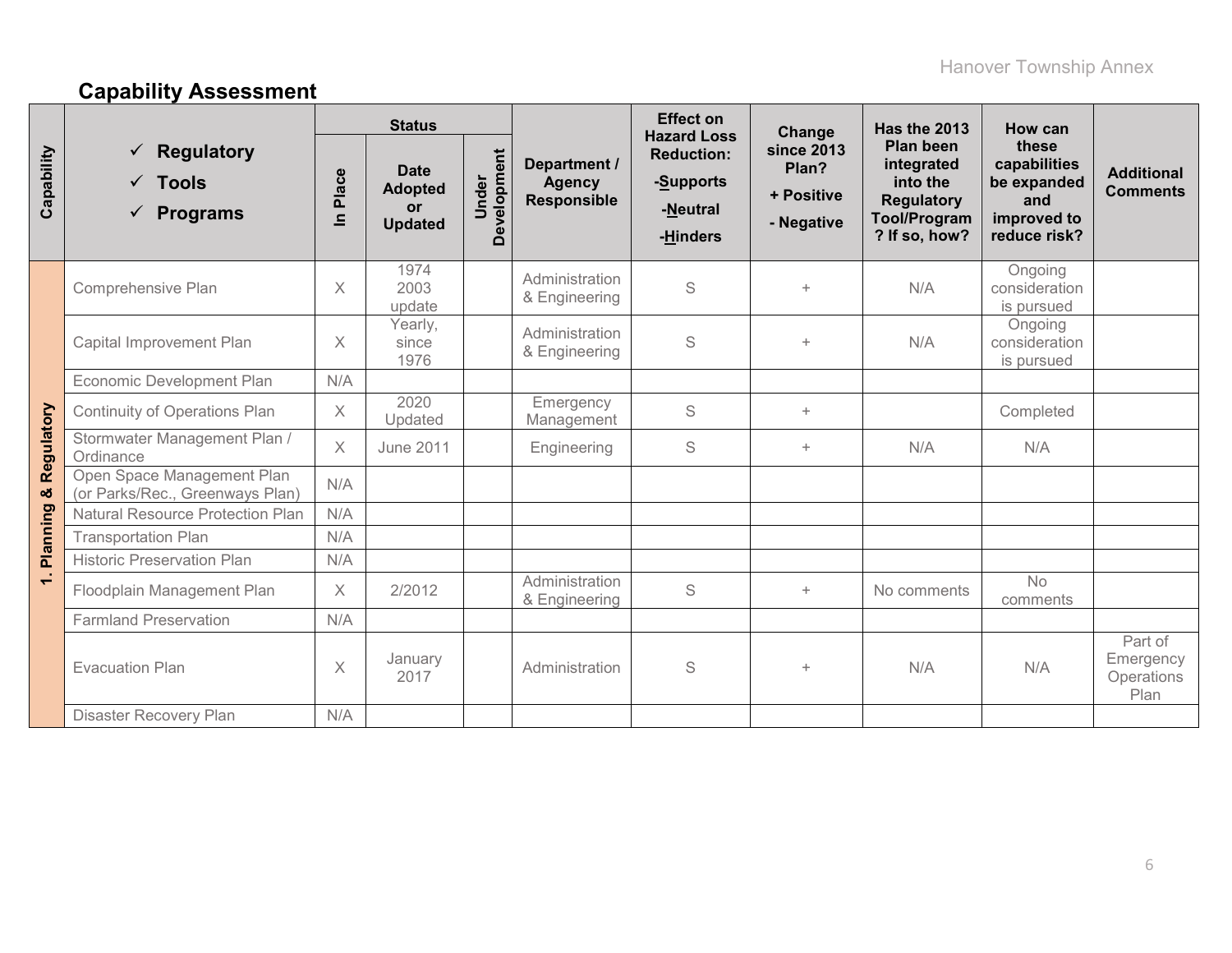|                          |                                                                                   |                                            | <b>Status</b>                                         |                      |                                              | <b>Effect on</b>                                                             |                                                               | <b>Has the 2013</b>                                                                              | How can                                                                    |                                      |
|--------------------------|-----------------------------------------------------------------------------------|--------------------------------------------|-------------------------------------------------------|----------------------|----------------------------------------------|------------------------------------------------------------------------------|---------------------------------------------------------------|--------------------------------------------------------------------------------------------------|----------------------------------------------------------------------------|--------------------------------------|
| Capability               | Regulatory<br>$\checkmark$<br>$\sqrt{ }$ Tools<br><b>Programs</b><br>$\checkmark$ | ace<br>$\ddot{\overline{\mathbf{a}}}$<br>드 | <b>Date</b><br><b>Adopted</b><br>or<br><b>Updated</b> | Under<br>Development | Department /<br><b>Agency</b><br>Responsible | <b>Hazard Loss</b><br><b>Reduction:</b><br>-Supports<br>-Neutral<br>-Hinders | <b>Change since</b><br>2013 Plan?<br>+ Positive<br>- Negative | Plan been<br>integrated<br>into the<br><b>Regulatory</b><br><b>Tool/Program</b><br>? If so, how? | these<br>capabilities<br>be expanded<br>and improved<br>to reduce<br>risk? | <b>Additional</b><br><b>Comments</b> |
| Regulatory               | <b>Hazard Mitigation Plan</b>                                                     | $\times$                                   | 2013                                                  |                      | Administration                               | S                                                                            | $+$                                                           | N/A                                                                                              | N/A                                                                        |                                      |
|                          | <b>Emergency Operations Plan</b>                                                  | $\times$                                   | 2020<br>Updated                                       |                      | Administration                               | S                                                                            | $\ddot{}$                                                     | N/A                                                                                              | N/A                                                                        |                                      |
|                          | <b>Zoning Regulations</b>                                                         | $\times$                                   | 1976                                                  |                      | Administration                               | S                                                                            | $+$                                                           | N/A                                                                                              | N/A                                                                        |                                      |
| ೲ                        | <b>Floodplain Regulations</b>                                                     | $\times$                                   | 2/2012                                                |                      | Administration<br>& Engineering              | S                                                                            | $\ddot{}$                                                     | N/A                                                                                              | N/A                                                                        |                                      |
| <b>Planning</b>          | <b>NFIP Participation</b>                                                         | $\times$                                   | 4/2012                                                |                      | Administration<br>& Engineering              | S                                                                            | N/A<br>$\ddot{}$                                              |                                                                                                  | N/A                                                                        |                                      |
|                          | <b>Building Code</b>                                                              | $\times$                                   | 2009                                                  |                      | Administration                               | S                                                                            | $+$                                                           | N/A                                                                                              | N/A                                                                        |                                      |
| $\overline{\phantom{0}}$ | Fire Code                                                                         | X                                          | 2009                                                  |                      | Administration                               | S                                                                            | $+$                                                           | N/A                                                                                              | N/A                                                                        |                                      |
|                          | Other                                                                             |                                            |                                                       |                      |                                              |                                                                              |                                                               |                                                                                                  |                                                                            |                                      |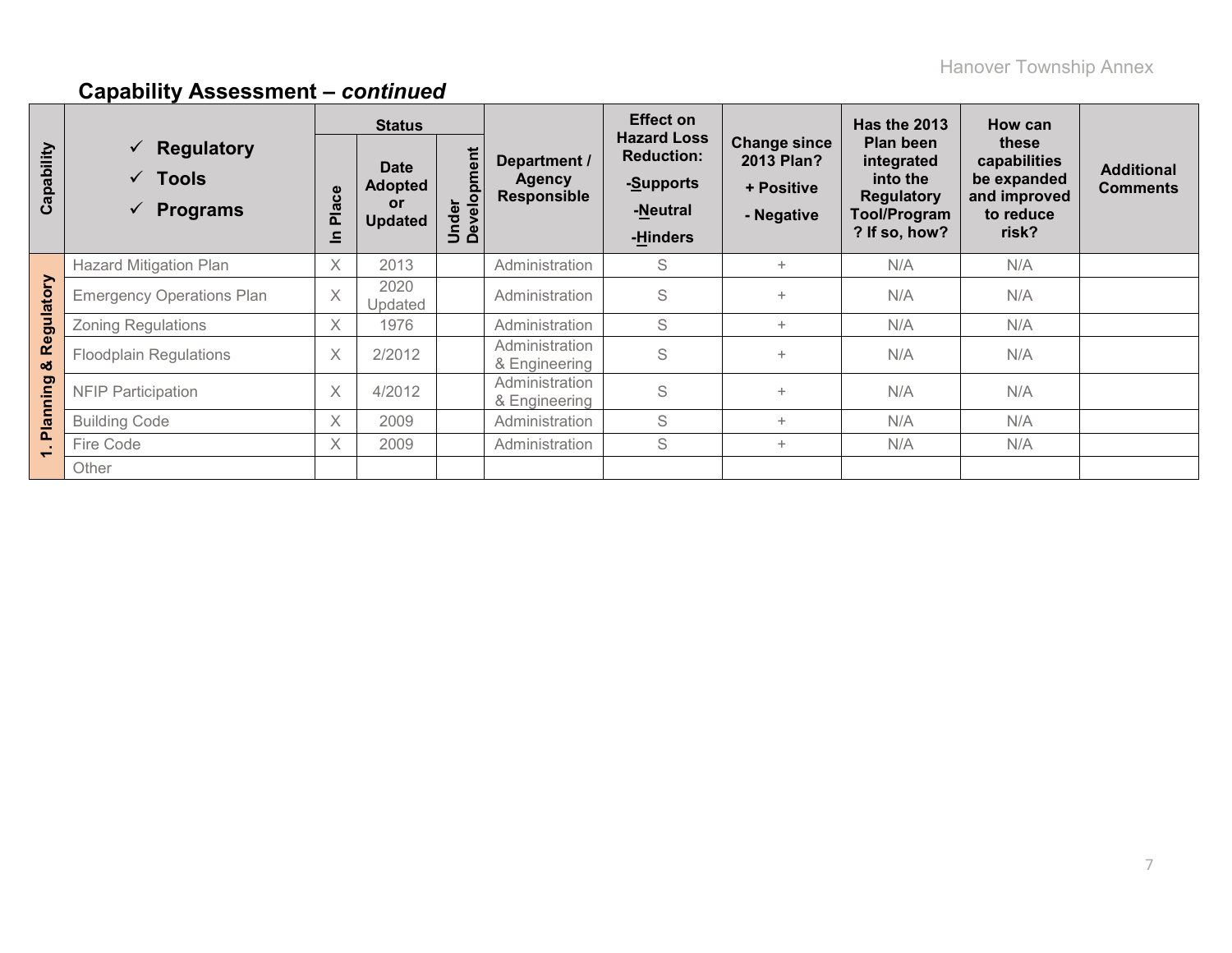| Capability     | $\checkmark$ Staff<br><b>Personnel</b><br><b>Resources</b><br>✓                                                                  | <b>Yes</b> | <b>No</b> | Department /<br><b>Agency</b>                                  | Change<br><b>since 2013</b><br>Plan?<br>+ Positive<br>- Negative | How can these<br>capabilities be<br>expanded and<br>improved to<br>reduce risk? | <b>Additional</b><br><b>Comments</b> |
|----------------|----------------------------------------------------------------------------------------------------------------------------------|------------|-----------|----------------------------------------------------------------|------------------------------------------------------------------|---------------------------------------------------------------------------------|--------------------------------------|
|                | Planners (with land use / land development knowledge)                                                                            | $\times$   |           | Township<br>Engineer                                           | <b>No</b>                                                        |                                                                                 |                                      |
|                | Planners or engineers (with natural and / or human-caused hazards<br>knowledge)                                                  | $\times$   |           | Township<br>Engineer                                           | <b>No</b>                                                        |                                                                                 |                                      |
| Technology     | Engineers or professionals trained in building and / or infrastructure<br>construction practices (including building inspectors) | $\times$   |           | Township<br>Engineer                                           | <b>No</b>                                                        |                                                                                 |                                      |
|                | <b>Emergency Manager</b>                                                                                                         | $\times$   |           | Administration                                                 | <b>No</b>                                                        |                                                                                 |                                      |
| ×              | Floodplain administrator / manager                                                                                               | $\times$   |           | Township<br>Engineer                                           | <b>No</b>                                                        |                                                                                 |                                      |
|                | Land surveyors                                                                                                                   | $\times$   |           | Township<br>Engineer                                           |                                                                  |                                                                                 |                                      |
| Administrative | Staff familiar with the hazards of the community                                                                                 | X          |           | All Staff<br>(Administration,<br>Engineering,<br>Public Works) |                                                                  |                                                                                 |                                      |
| $\mathbf{N}$   | Personnel skilled in Geographical Information Systems (GIS) and / or<br>FEMA's HAZUS program                                     | $\times$   |           | Public Works/<br>Engineering                                   |                                                                  |                                                                                 |                                      |
|                | Grant writers or fiscal staff to handle large / complex grants                                                                   | $\times$   |           | Township<br>Manager                                            |                                                                  |                                                                                 |                                      |
|                | Other                                                                                                                            |            |           |                                                                |                                                                  |                                                                                 |                                      |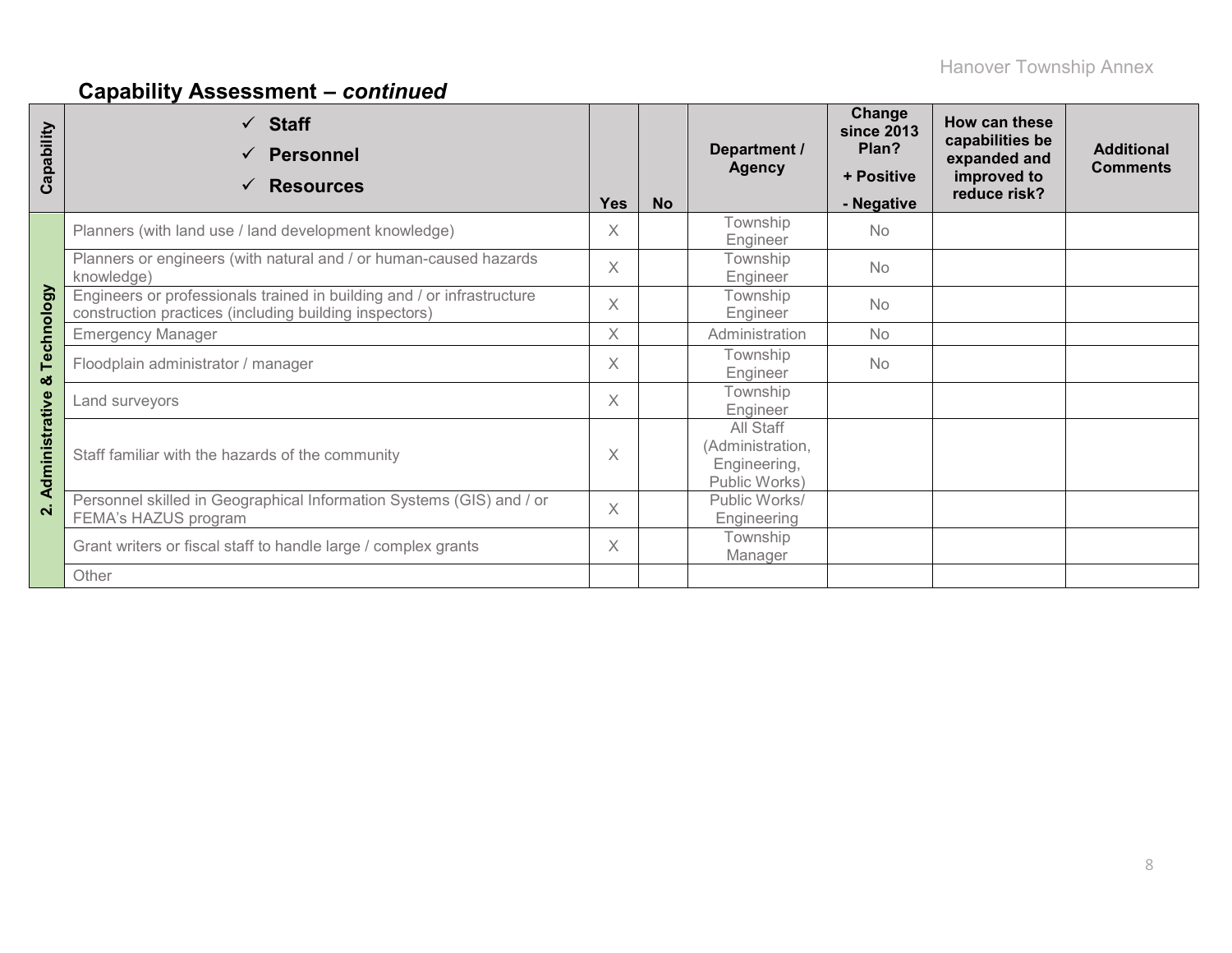| Capability            |                                                         | <b>Yes</b>         | <b>No</b> | <b>Department / Agency</b> | Change<br>since 2013<br>Plan?<br>+ Positive<br>- Negative | How can these<br>capabilities be<br>expanded and<br>improved to<br>reduce risk? | <b>Additional</b><br><b>Comments</b> |
|-----------------------|---------------------------------------------------------|--------------------|-----------|----------------------------|-----------------------------------------------------------|---------------------------------------------------------------------------------|--------------------------------------|
|                       | Capital improvement programming                         | $\checkmark$<br>A. |           | <b>Township Manager</b>    | N/A                                                       | N/A                                                                             |                                      |
| <b>S</b>              | <b>Community Development Block Grants (CDBG)</b>        | Χ                  |           | <b>Township Manager</b>    | N/A                                                       | N/A                                                                             |                                      |
| š                     | Special purposes taxes                                  |                    | X         |                            |                                                           |                                                                                 |                                      |
| $\Omega$<br><b>SC</b> | Gas / Electricity utility fees                          |                    | X         |                            |                                                           |                                                                                 |                                      |
| $\Phi$<br>œ           | Water / Sewer fees                                      | $\times$           |           | <b>Township Manager</b>    |                                                           |                                                                                 |                                      |
| cial                  | Stormwater utility fees                                 |                    | X         | Engineering                | No                                                        |                                                                                 |                                      |
| Finan                 | Development impact fees                                 |                    | X         |                            |                                                           |                                                                                 |                                      |
|                       | General obligation, revenue, and / or special tax bonds |                    | X         |                            |                                                           |                                                                                 |                                      |
| က                     | Partnering arrangements or intergovernmental agreements | X                  |           | <b>Township Manager</b>    | No                                                        |                                                                                 |                                      |
|                       | Other                                                   |                    |           |                            |                                                           |                                                                                 |                                      |

| Capability          | $\checkmark$ Program<br>Organization<br>✓                                                                                                                         | <b>Yes</b> | <b>No</b>         | Department /<br><b>Agency</b> | <b>Change since</b><br>2013 Plan?<br>+ Positive<br>- Negative | How can these<br>capabilities be<br>expanded and<br>improved to<br>reduce risk? | <b>Additional</b><br><b>Comments</b> |
|---------------------|-------------------------------------------------------------------------------------------------------------------------------------------------------------------|------------|-------------------|-------------------------------|---------------------------------------------------------------|---------------------------------------------------------------------------------|--------------------------------------|
|                     | <b>Firewise Communities Certification</b>                                                                                                                         |            | $\times$          |                               |                                                               |                                                                                 |                                      |
| 둥                   | <b>StormReady Certification</b>                                                                                                                                   |            | X                 |                               |                                                               |                                                                                 |                                      |
|                     | Natural disaster or safety-related school programs                                                                                                                |            | X                 |                               |                                                               |                                                                                 |                                      |
| <b>Outrea</b><br>οö | Ongoing public education or information programs such as,<br>responsible water use, fire safety, household preparedness, and<br>environmental education.          | X          |                   | Emergency<br>Management       | <b>No</b>                                                     | <b>No</b>                                                                       |                                      |
| ducation            | Public-private partnership initiatives addressing disaster related<br>issues.                                                                                     |            | X                 |                               |                                                               |                                                                                 |                                      |
| Ш<br>÷              | Local citizen groups or non-profit organizations focused on<br>environmental protection, emergency preparedness, access and<br>functional needs populations, etc. |            | $\checkmark$<br>⋏ |                               |                                                               |                                                                                 |                                      |
|                     | Other                                                                                                                                                             |            |                   |                               |                                                               |                                                                                 |                                      |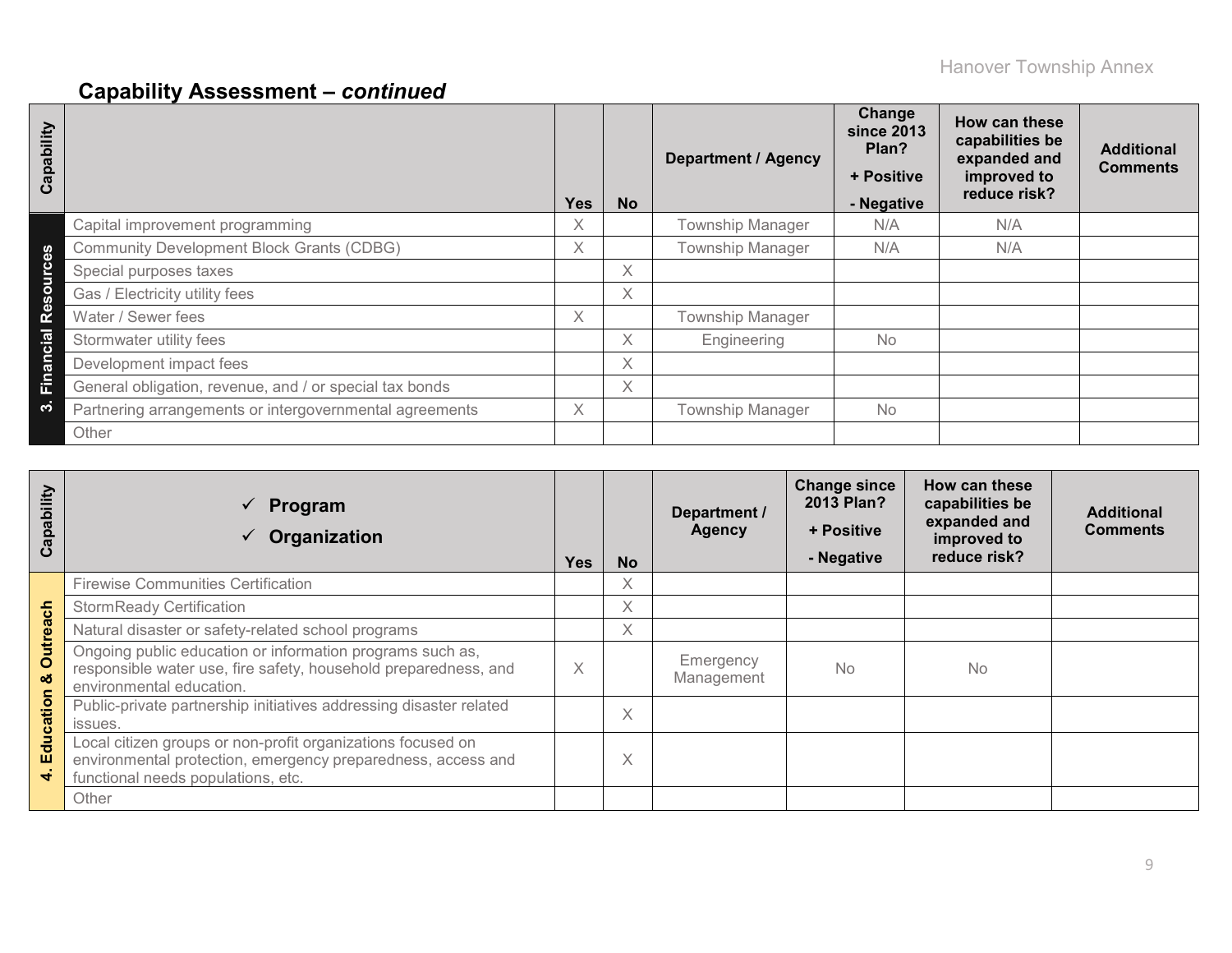| Ë<br>ھ            |                               | <b>Degree of Capability</b> |                 |                   | <b>Change since the 2013 Hazard</b><br><b>Mitigation Plan?</b> | <b>Additional Comments</b> |
|-------------------|-------------------------------|-----------------------------|-----------------|-------------------|----------------------------------------------------------------|----------------------------|
| <u>թզ</u><br>ပိ   |                               | Limited                     | <b>Moderate</b> | High              | If so, how?                                                    |                            |
|                   | Planning and Regulatory       |                             |                 | Χ                 | <b>No</b>                                                      |                            |
| Self –<br>essment | Administrative and Technical  |                             |                 | $\checkmark$<br>∧ | No                                                             |                            |
| <u>ທີ່ 8</u>      | Financial                     |                             |                 | ∧                 | No                                                             |                            |
| ◀                 | <b>Education and Outreach</b> |                             | X               |                   | N/A                                                            |                            |

## **Known or Anticipated Future Development / Redevelopment**

| Development /<br><b>Property Name</b> | <b>Type of Development</b> | <b>Number of Structures</b> | <b>Location</b>       | <b>Known Hazard Zone</b> | <b>Description / Status</b> |
|---------------------------------------|----------------------------|-----------------------------|-----------------------|--------------------------|-----------------------------|
| <b>Rockefeller Group</b>              | 465,000 Sq Ft<br>Warehouse |                             | <b>Willowbrook Rd</b> |                          | <b>Building</b>             |

## **Natural & Non-Natural Event History Specific to Hanover Township**

| <b>Type of Event and Date(s)</b>        | <b>FEMA Disaster #</b><br>(if applicable) | Local Damage(s) or Loss(es)                                |
|-----------------------------------------|-------------------------------------------|------------------------------------------------------------|
| Winter Storm Jonas - 1/2016             | DR-4267-PA                                | Exact amount not available at this time.                   |
| Pennsylvania COVID-19 Pandemic - 1/2020 | DR-4506-PA                                | Emergency Protective measures to combat COVID-19 Pandemic. |
| <b>Tropical Storm Isaias</b>            |                                           | Sinkhole in Chestnut Grove and flooding of roadways        |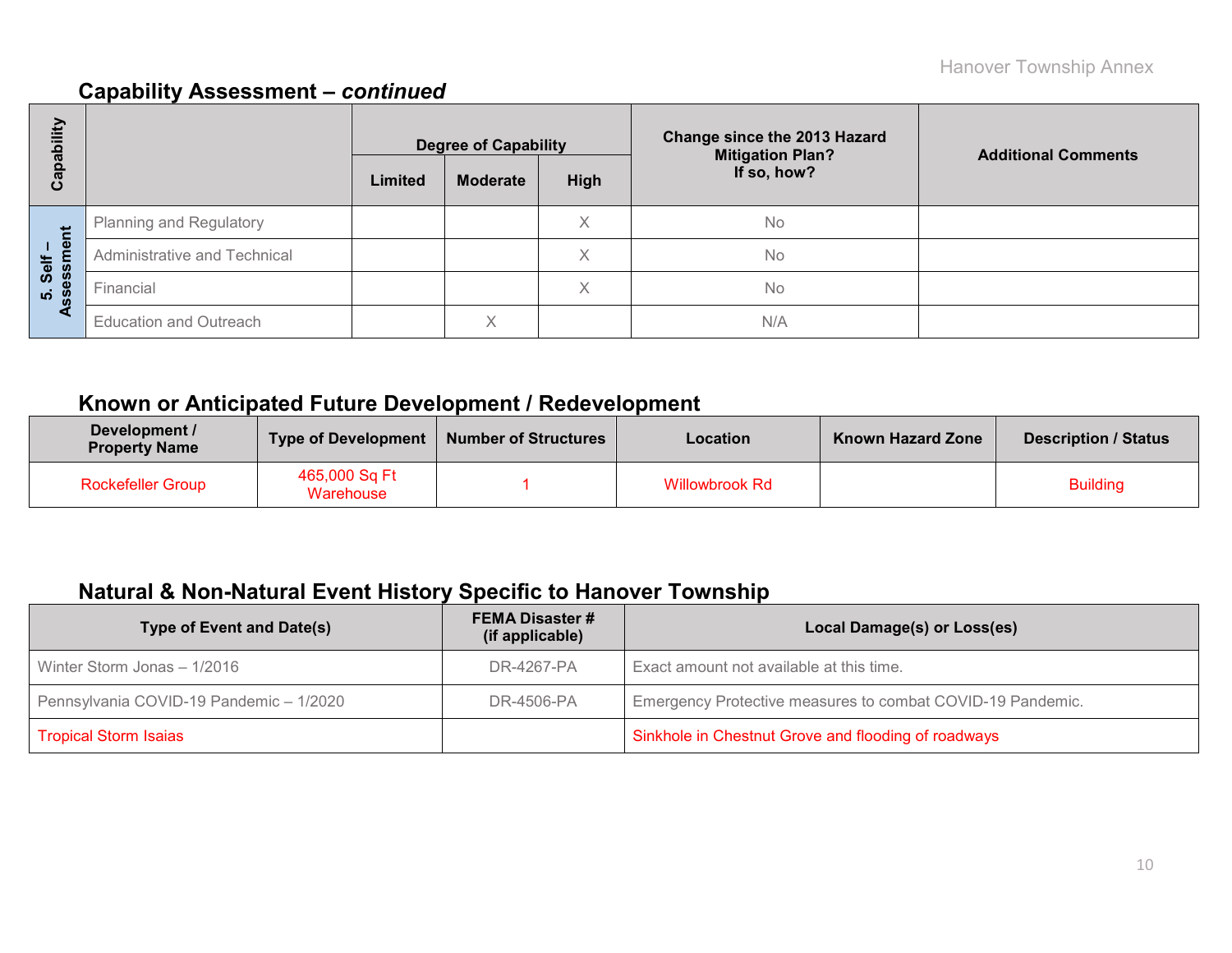# **2013 Municipal Action Plan Status**

|                         |                                                                                                                                                                                                                                                                                                                                                                                                                                                                                                                                                                                                                                                                                                                                                                                                                                                                                                                                                                                                                                                    |                                     |                          | <b>Status</b> |           |              |                               |
|-------------------------|----------------------------------------------------------------------------------------------------------------------------------------------------------------------------------------------------------------------------------------------------------------------------------------------------------------------------------------------------------------------------------------------------------------------------------------------------------------------------------------------------------------------------------------------------------------------------------------------------------------------------------------------------------------------------------------------------------------------------------------------------------------------------------------------------------------------------------------------------------------------------------------------------------------------------------------------------------------------------------------------------------------------------------------------------|-------------------------------------|--------------------------|---------------|-----------|--------------|-------------------------------|
|                         | <b>Existing Mitigation Action</b><br>(from 2013 Hazard Mitigation Plan)                                                                                                                                                                                                                                                                                                                                                                                                                                                                                                                                                                                                                                                                                                                                                                                                                                                                                                                                                                            | No Progress <sub>/</sub><br>Unknown | Progress<br>$\mathbf{a}$ | Continuous    | Completed | Discontinued | <b>Additional Comments</b>    |
| $\mathbf{1}$            | Continue to monitor flood vulnerability of the limited number of structures located in the<br>NFIP SFHA. If flood vulnerability appears to increase, work with property owners to<br>mitigate their properties. Specifically include these property owners in public education and<br>outreach efforts (see following initiative).                                                                                                                                                                                                                                                                                                                                                                                                                                                                                                                                                                                                                                                                                                                 | NONE                                |                          | $\times$      |           |              | Monitor flood vulnerability   |
| $\overline{2}$          | Maintain compliance with and good-standing in the NFIP including adoption and<br>enforcement of floodplain management requirements (e.g. regulating all new and<br>substantially improved construction in Special Hazard Flood Areas), floodplain<br>identification and mapping, and flood insurance outreach to the community.<br>Further, continue to meet and/or exceed the minimum NFIP standards and criteria through<br>the following NFIP-related continued compliance actions identified as Initiatives 2-8<br>(below).                                                                                                                                                                                                                                                                                                                                                                                                                                                                                                                    |                                     |                          | X             |           |              | Maintain NFIP compliance      |
| $\overline{3}$          | Conduct and facilitate community and public education and outreach for residents and<br>businesses to include, but not be limited to, the following to promote and effect natural<br>hazard risk reduction:<br>- Provide and maintain links to the HMP website, and regularly post notices on the<br>County/municipal homepage(s) referencing the HMP webpages.<br>- Prepare and distribute informational letters to flood vulnerable property owners and<br>neighborhood associations, explaining the availability of mitigation grant funding to mitigate<br>their properties, and instructing them on how they can learn more and implement<br>mitigation.<br>- Use email notification systems and newsletters to better educate the public on flood<br>insurance, the availability of mitigation grant funding, and personal natural hazard risk<br>reduction measures.<br>- Work with neighborhood associations, civic and business groups to disseminate<br>information on flood insurance and the availability of mitigation grant funding. |                                     |                          | X             |           |              | Public education and outreach |
| $\overline{\mathbf{4}}$ | Begin the process to adopt higher regulatory standards to manage flood risk (i.e.<br>increased freeboard, cumulative substantial damage/improvements) and sinkhole risk (e.g.<br>carbonate bedrock standards).                                                                                                                                                                                                                                                                                                                                                                                                                                                                                                                                                                                                                                                                                                                                                                                                                                     | X                                   |                          |               |           |              | Higher regulatory standards   |
| 5                       | Determine if a Community Assistance Visit (CAV) or Community Assistance Contact (CAC)<br>is needed, and schedule if needed.                                                                                                                                                                                                                                                                                                                                                                                                                                                                                                                                                                                                                                                                                                                                                                                                                                                                                                                        | $\times$                            |                          |               |           |              | Community assistance<br>visit |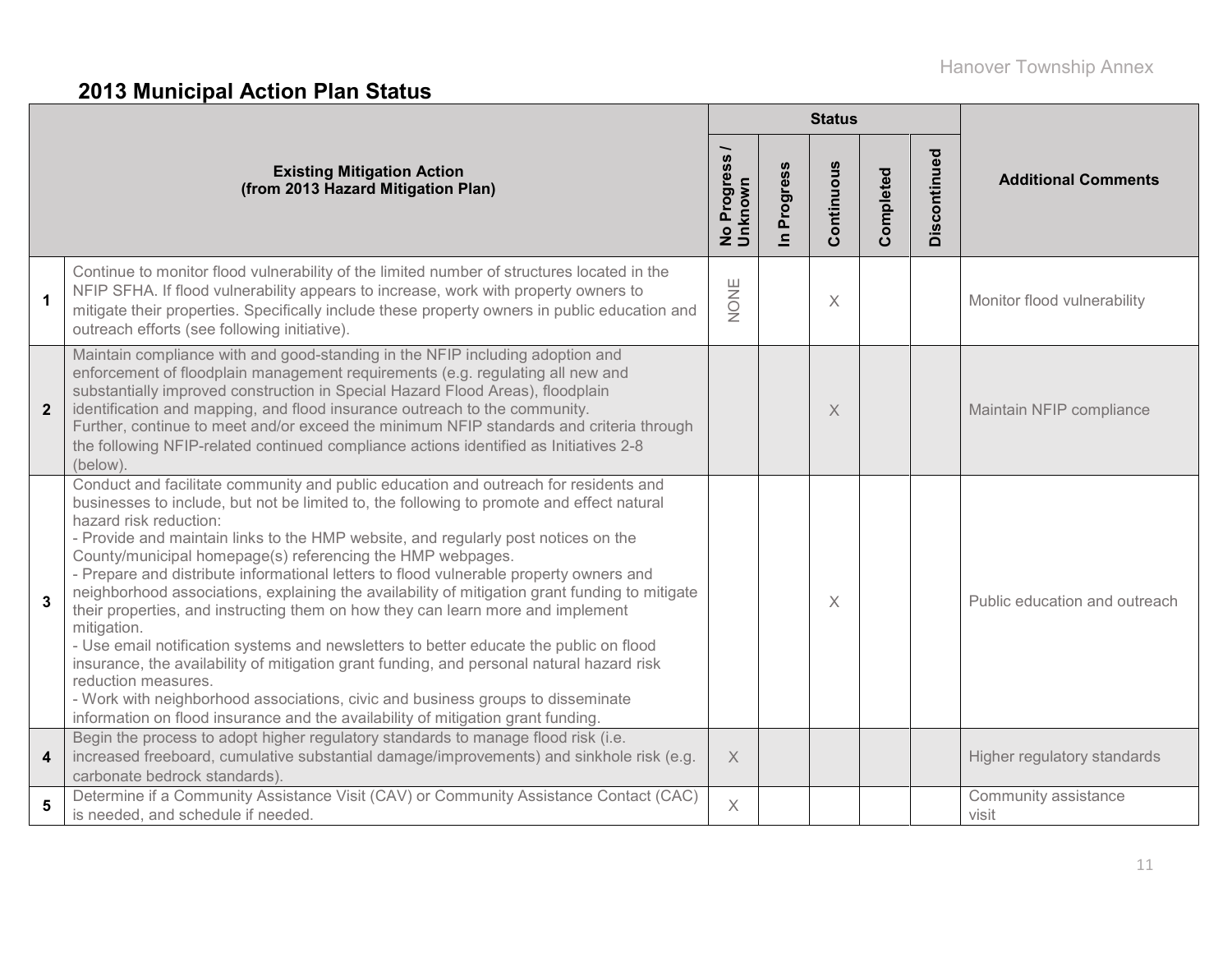## **2013 Municipal Action Plan Status –** *continued*

|                |                                                                                                                                                                                                                                                                                                                                                                                            |                                      |                          | <b>Status</b> |           |              |                                                                                                          |
|----------------|--------------------------------------------------------------------------------------------------------------------------------------------------------------------------------------------------------------------------------------------------------------------------------------------------------------------------------------------------------------------------------------------|--------------------------------------|--------------------------|---------------|-----------|--------------|----------------------------------------------------------------------------------------------------------|
|                | <b>Existing Mitigation Action</b><br>(from 2013 Hazard Mitigation Plan)                                                                                                                                                                                                                                                                                                                    | Progress<br>Unknown<br>$\frac{1}{2}$ | Progress<br>$\mathbf{a}$ | Continuous    | Completed | Discontinued | <b>Additional Comments</b>                                                                               |
| 6              | Have designated NFIP Floodplain Administrator (FPA) become a Certified Floodplain<br>Manager through the ASFPM, and pursue relevant continuing education training such as<br><b>FEMA Benefit-Cost Analysis.</b>                                                                                                                                                                            |                                      |                          |               | $\times$  |              | NFIP FPA become a certified<br>floodplain manager.<br>Action carried through to the<br>2018 Action Plan. |
| $\overline{7}$ | Participate in the Community Rating System (CRS) to further manage flood risk and<br>reduce flood insurance premiums for NFIP policyholders. This shall start with the<br>submission to FEMA-DHS of a Letter of Intent to join CRS, followed by the completion and<br>submission of an application to the program once the community's current compliance with<br>the NFIP is established. | $\times$                             |                          |               |           |              | Join Community Rating System                                                                             |
| 8              | Archive elevation certificates                                                                                                                                                                                                                                                                                                                                                             | X                                    |                          |               |           |              | Archive elevation certificates                                                                           |
| 9              | Continue to support the implementation, monitoring, maintenance, and updating of this<br>Plan, as defined in Section 7.0                                                                                                                                                                                                                                                                   |                                      |                          | X             |           |              | Support plan maintenance and<br>update                                                                   |
| 10             | Complete the on-going updates of the Comprehensive Emergency Management Plans                                                                                                                                                                                                                                                                                                              |                                      |                          | X             |           |              | <b>Update CEMP</b>                                                                                       |
| 11             | Create/enhance/maintain mutual aid agreements with neighboring communities for<br>continuity of operations.                                                                                                                                                                                                                                                                                |                                      |                          |               | X         |              | Enhance mutual aid<br>agreements.<br>Action carried through to the<br>2018 Action Plan.                  |
| 12             | Identify and develop agreements with entities that can provide support with FEMA/PEMA<br>paperwork after disasters; qualified damage assessment personnel - Improve post-<br>disaster capabilities - damage assessment; FEMA/PEMA paperwork compilation,<br>submissions, record- keeping                                                                                                   |                                      |                          |               | X         |              | Identify post disaster<br>capabilities.<br>Action carried through to the<br>2018 Action Plan.            |
| 13             | Work with regional agencies (i.e. County and PEMA) to help develop damage assessment<br>capabilities at the local level through such things as training programs, certification of<br>qualified individuals (e.g. code officials, floodplain managers, engineers).                                                                                                                         |                                      |                          | $\times$      |           |              | Develop post-disaster<br>capabilities                                                                    |

### **Notes:**

**1.** Actions not carried through to the 2018 Action Plan are so noted.

**2.** To maintain National Flood Insurance Program (NFIP) compliance, actions related to the NFIP were carried through to the 2018 Action Plan even if identified by the municipality as completed.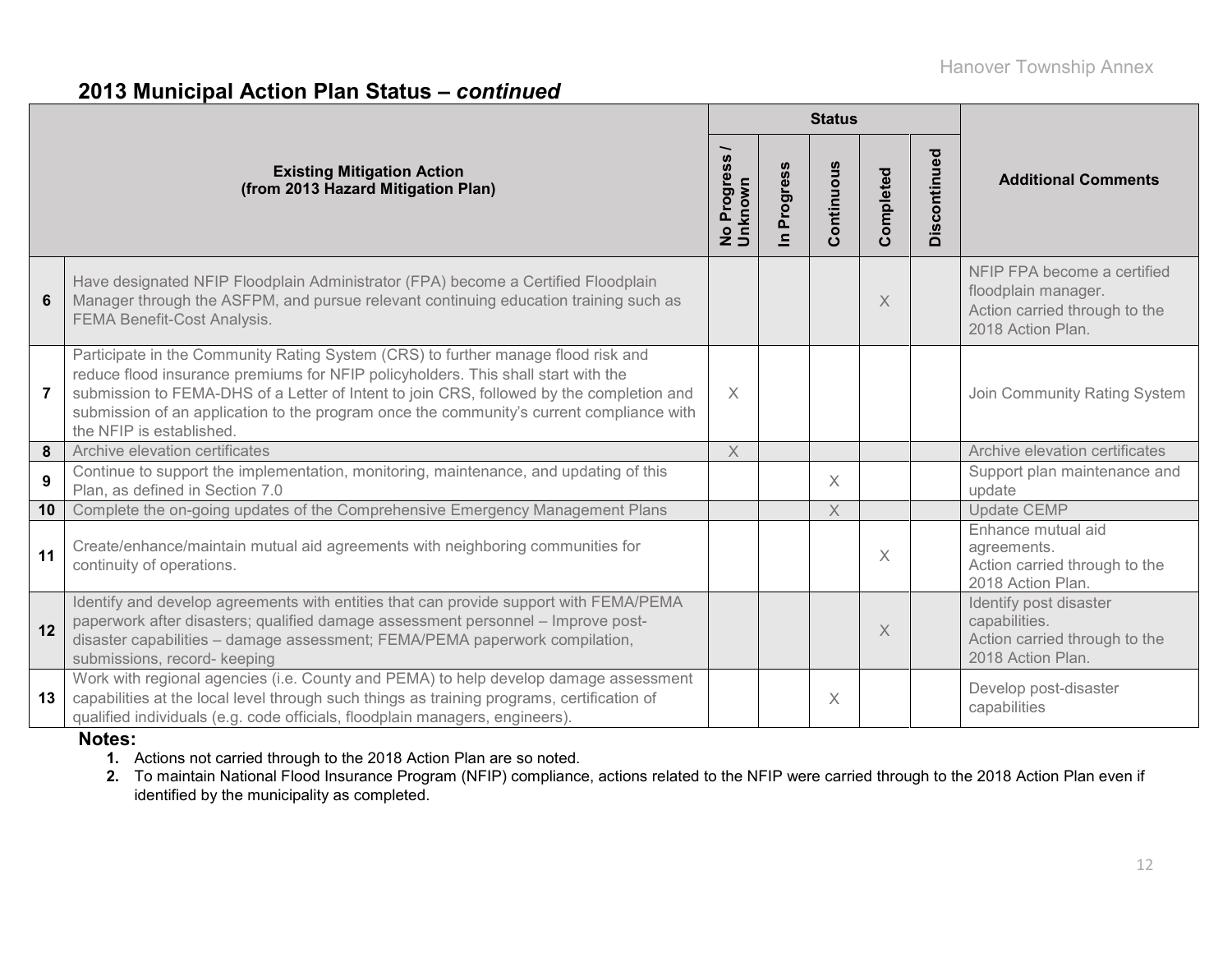# **2018 Mitigation Action Plan**

|                | <b>Mitigation Action</b>                                                                                                                                                                                                                                                                                                                                                                                                                                                                                                                                      | <b>Mitigation</b><br><b>Technique</b><br>Category | Hazard(s)<br><b>Addressed</b> | <b>Priority</b><br>(H/M/L) | <b>Estimated</b><br>Cost                                                                               | <b>Potential</b><br><b>Funding</b>                                                                      | <b>Lead Agency</b><br>/ Department                                                                                               | Implementation<br><b>Schedule</b> | <b>Applies to</b><br>New and / or<br><b>Existing</b><br><b>Structures</b> |
|----------------|---------------------------------------------------------------------------------------------------------------------------------------------------------------------------------------------------------------------------------------------------------------------------------------------------------------------------------------------------------------------------------------------------------------------------------------------------------------------------------------------------------------------------------------------------------------|---------------------------------------------------|-------------------------------|----------------------------|--------------------------------------------------------------------------------------------------------|---------------------------------------------------------------------------------------------------------|----------------------------------------------------------------------------------------------------------------------------------|-----------------------------------|---------------------------------------------------------------------------|
|                | Continue to monitor flood<br>vulnerability of the limited number of<br>structures located in the NFIP<br>SFHA. If flood vulnerability appears<br>to increase, work with property<br>owners to mitigate their properties.<br>Specifically include these property<br>owners in public education and<br>outreach efforts (see following<br>initiative).                                                                                                                                                                                                          | Structure &<br>Infrastructure                     | Flood                         | High                       | Low<br>(monitoring<br>flood<br>vulnerability,<br>Outreach).<br>$High -$<br>Mitigation of<br>structures | Municipal<br><b>Budget</b><br>(monitoring,<br>outreach);<br><b>FEMA HMA</b><br>grants for<br>mitigation | Municipality<br>(via Municipal<br>Engineer/NFIP<br>Floodplain<br>Administrator)<br>with support<br>from PEMA,<br><b>ISO FEMA</b> | Ongoing                           | Existing                                                                  |
| $\overline{2}$ | Maintain compliance with and good<br>standing in the NFIP including<br>adoption and enforcement of<br>floodplain management<br>requirements (e.g. regulating all<br>new and substantially improved<br>construction in Special Hazard<br>Flood Areas), floodplain<br>identification and mapping, and<br>flood insurance outreach to the<br>community.<br>Further, continue to meet and/or<br>exceed the minimum NFIP<br>standards and criteria through the<br>following NFIP-related continued<br>compliance actions identified as<br>Initiatives 2-8 (below). | Local plans<br>&<br>Regulations                   | Flood                         | <b>High</b>                | Medium                                                                                                 | Municipal<br><b>Budget</b>                                                                              | Municipality<br>(via Municipal<br>Engineer/NFIP<br>Floodplain<br>Administrator)<br>with support<br>from PEMA,<br><b>ISO FEMA</b> | Ongoing                           | New &<br>Existing                                                         |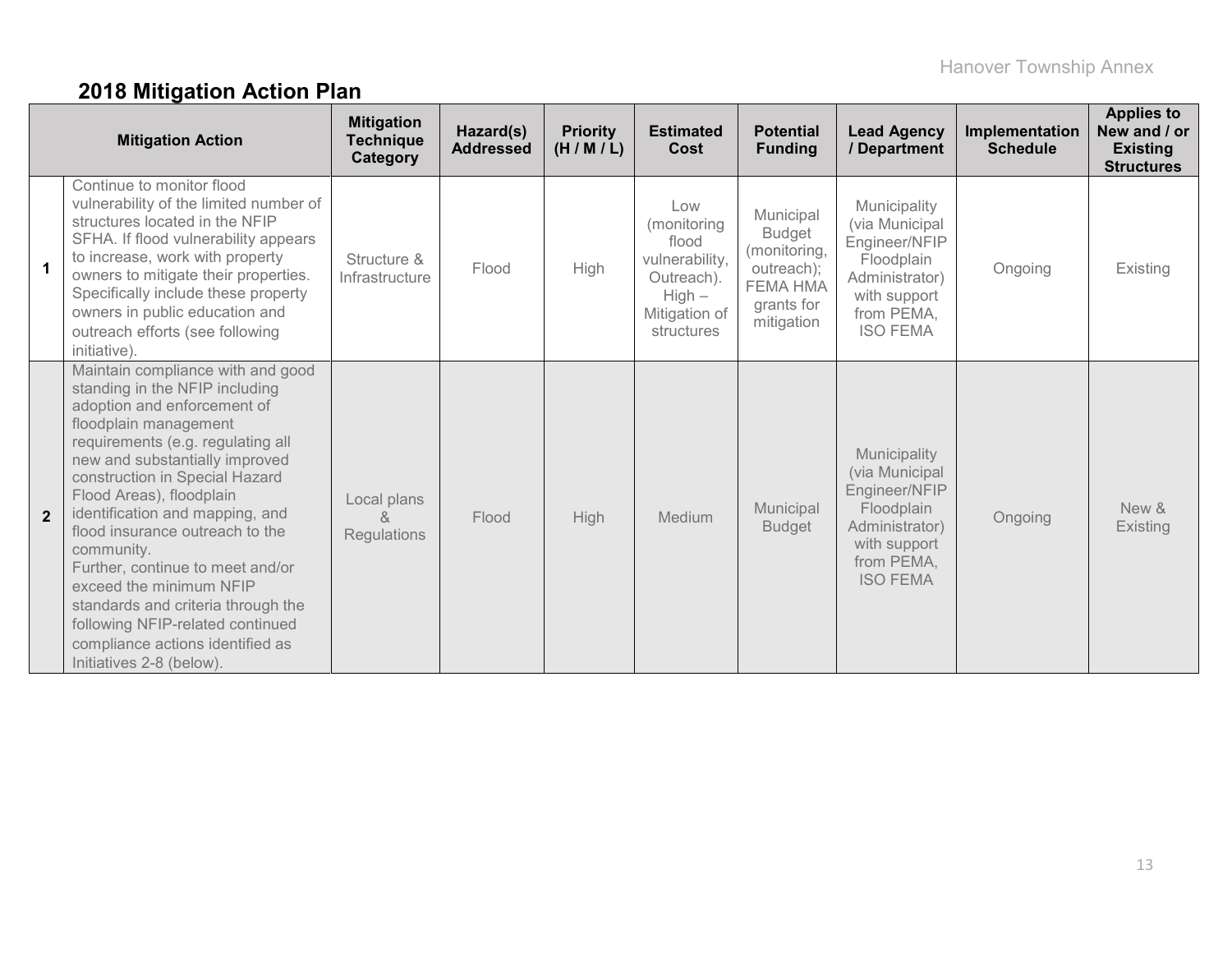| <b>Mitigation Action</b>                                                                                                                                                                                                                                                                                                                                                                                                                                                                                                                                                                                                                                                                                                                                                                                                                                                                                                                                                                                                                                                                                         | <b>Mitigation</b><br><b>Technique</b><br>Category | Hazard(s)<br><b>Addressed</b> | <b>Priority</b><br>(H/M/L) | <b>Estimated</b><br><b>Cost</b> | <b>Potential</b><br><b>Funding</b> | <b>Lead Agency</b><br>/ Department                                       | Implementation<br><b>Schedule</b> | <b>Applies to</b><br>New and / or<br><b>Existing</b><br><b>Structures</b> |
|------------------------------------------------------------------------------------------------------------------------------------------------------------------------------------------------------------------------------------------------------------------------------------------------------------------------------------------------------------------------------------------------------------------------------------------------------------------------------------------------------------------------------------------------------------------------------------------------------------------------------------------------------------------------------------------------------------------------------------------------------------------------------------------------------------------------------------------------------------------------------------------------------------------------------------------------------------------------------------------------------------------------------------------------------------------------------------------------------------------|---------------------------------------------------|-------------------------------|----------------------------|---------------------------------|------------------------------------|--------------------------------------------------------------------------|-----------------------------------|---------------------------------------------------------------------------|
| Conduct and facilitate community<br>and public education and outreach<br>for residents and businesses to<br>include, but not be limited to, the<br>following to promote and effect<br>natural hazard risk reduction:<br>Provide and maintain links to the<br>HMP website, and regularly post<br>notices on the County/municipal<br>homepage(s) referencing the HMP<br>webpages.<br>Prepare and distribute informational<br>letters to flood vulnerable property<br>owners and neighborhood<br>associations, explaining the<br>availability of mitigation grant<br>$\mathbf{3}$<br>funding to mitigate their properties,<br>and instructing them on how they<br>can learn more and implement<br>mitigation.<br>Use email notification systems and<br>newsletters to better educate the<br>public on flood insurance, the<br>availability of mitigation grant<br>funding, and personal natural<br>hazard risk reduction measures.<br>Work with neighborhood<br>associations, civic and business<br>groups to disseminate information<br>on flood insurance and the<br>availability of mitigation grant<br>funding. | Education<br>& Awareness                          | All Hazards                   | High                       | Low-<br>Medium                  | Municipal<br><b>Budget</b>         | Municipality<br>with support<br>from Planning<br>Partners,<br>PEMA, FEMA | Short-term                        | N/A                                                                       |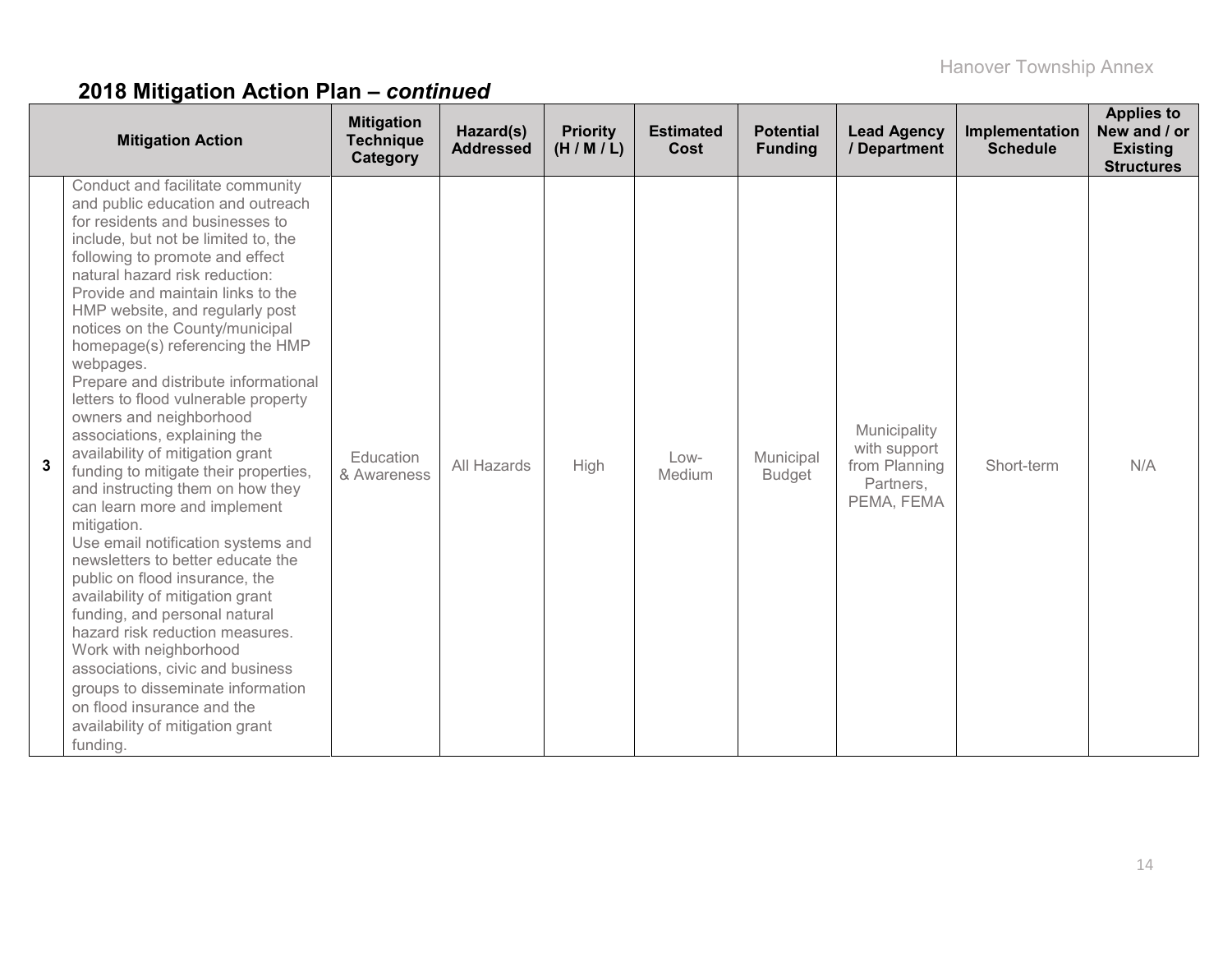|                         | <b>Mitigation Action</b>                                                                                                                                                                                                                   | <b>Mitigation</b><br><b>Technique</b><br>Category | Hazard(s)<br><b>Addressed</b>      | <b>Priority</b><br>(H/M/L) | <b>Estimated</b><br>Cost | <b>Potential</b><br><b>Funding</b> | <b>Lead Agency</b><br>/ Department                                                                                                                                                                   | Implementation<br><b>Schedule</b>         | <b>Applies to</b><br>New and / or<br><b>Existing</b><br><b>Structures</b> |
|-------------------------|--------------------------------------------------------------------------------------------------------------------------------------------------------------------------------------------------------------------------------------------|---------------------------------------------------|------------------------------------|----------------------------|--------------------------|------------------------------------|------------------------------------------------------------------------------------------------------------------------------------------------------------------------------------------------------|-------------------------------------------|---------------------------------------------------------------------------|
| $\overline{\mathbf{4}}$ | Begin and/or continue the process<br>to adopt higher regulatory standards<br>to manage flood risk (i.e. increased<br>freeboard, cumulative substantial<br>damage/improvements) and<br>sinkhole risk (e.g. carbonate<br>bedrock standards). | Education<br>& Awareness                          | Flood;<br>Subsidence/<br>Sinkholes | <b>High</b>                | Low                      | Municipal<br><b>Budget</b>         | Municipality<br>(via Municipal<br>Engineer/NFIP<br>Floodplain<br>Administrator)<br>with support<br>from PEMA,<br>FEMA.<br>LVPC for<br>Carbonate<br><b>Bedrock</b><br>Standard<br>model<br>ordinance. | Short-term                                | New &<br>Existing                                                         |
| 5                       | Determine if a Community<br>Assistance Visit (CAV) or<br><b>Community Assistance Contact</b><br>(CAC) is needed, and schedule if<br>needed.                                                                                                | Local plans<br>ጼ<br><b>Regulations</b>            | Flood                              | Medium                     | Low                      | Municipal<br><b>Budget</b>         | <b>NFIP</b><br>Floodplain<br>Administrator<br>with support<br>from PA<br>DEP, PEMA,<br><b>FEMA</b>                                                                                                   | Short-term                                | N/A                                                                       |
| 6                       | Have designated NFIP Floodplain<br>Administrator (FPA) become a<br>Certified Floodplain Manager<br>through the ASFPM and/or pursue<br>relevant continuing education<br>training such as FEMA Benefit-Cost<br>Analysis.                     | Local plans<br>$\kappa$<br><b>Regulations</b>     | Flood                              | <b>High</b>                | Low                      | Municipal<br><b>Budget</b>         | <b>NFIP</b><br>Floodplain<br>Administrator                                                                                                                                                           | Short-term<br>(depending<br>upon funding) | N/A                                                                       |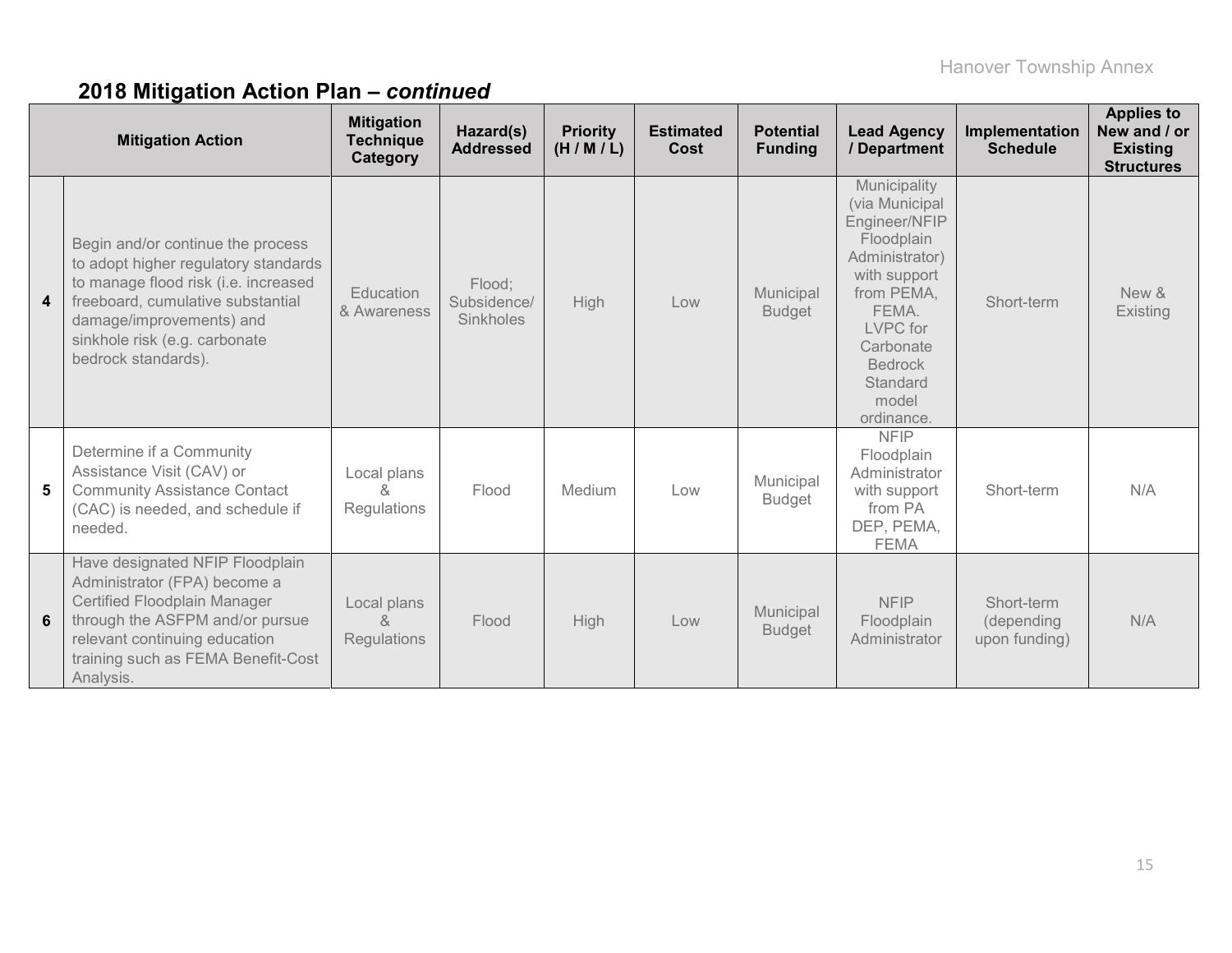|                | <b>Mitigation Action</b>                                                                                                                                                                                                                                                                                                                                                                                        | <b>Mitigation</b><br><b>Technique</b><br>Category | Hazard(s)<br><b>Addressed</b> | <b>Priority</b><br>(H/M/L) | <b>Estimated</b><br>Cost                  | <b>Potential</b><br><b>Funding</b>                                                                        | <b>Lead Agency</b><br>/ Department                                                                                                                                           | Implementation<br><b>Schedule</b>         | <b>Applies to</b><br>New and / or<br><b>Existing</b><br><b>Structures</b> |
|----------------|-----------------------------------------------------------------------------------------------------------------------------------------------------------------------------------------------------------------------------------------------------------------------------------------------------------------------------------------------------------------------------------------------------------------|---------------------------------------------------|-------------------------------|----------------------------|-------------------------------------------|-----------------------------------------------------------------------------------------------------------|------------------------------------------------------------------------------------------------------------------------------------------------------------------------------|-------------------------------------------|---------------------------------------------------------------------------|
| $\overline{7}$ | Participate in the Community Rating<br>System (CRS) to further manage<br>flood risk and reduce flood<br>insurance premiums for NFIP<br>policyholders. This shall start with<br>the submission to FEMA-DHS of a<br>Letter of Intent to join CRS, followed<br>by the completion and submission<br>of an application to the program<br>once the community's current<br>compliance with the NFIP is<br>established. | Local plans<br>&<br>Regulations                   | Flood                         | Medium                     | Low                                       | Municipal<br><b>Budget</b>                                                                                | <b>NFIP</b><br>Floodplain<br>Administrator<br>with support<br>from PA<br>DEP, PEMA,<br><b>FEMA</b>                                                                           | Short-term<br>(depending<br>upon funding) | N/A                                                                       |
| 8              | Obtain and archive elevation<br>certificates for NFIP compliance.                                                                                                                                                                                                                                                                                                                                               | <b>Public</b><br>Education<br>and<br>Awareness    | Flood                         | High                       | Low                                       | Municipal<br><b>Budget</b>                                                                                | <b>NFIP</b><br>Floodplain<br>Administrator                                                                                                                                   | Ongoing                                   | N/A                                                                       |
| 9              | Continue to support the<br>implementation, monitoring,<br>maintenance, and updating of this<br>Plan, as defined in Section 7.0                                                                                                                                                                                                                                                                                  | All<br>Categories                                 | All Hazards                   | High                       | $Low - High$<br>(for<br>5-year<br>update) | Municipal<br>Budget,<br>possibly<br><b>FEMA</b><br>Mitigation<br>Grant<br>Funding for<br>5-year<br>update | Municipality<br>(via mitigation<br>planning<br>point of<br>contacts) with<br>support from<br>Planning<br>Partners<br>(through their<br>Points of<br>Contact),<br><b>PEMA</b> | Ongoing                                   | New &<br>Existing                                                         |
| 10             | Complete the Ongoing updates of<br>the Comprehensive Emergency<br><b>Management Plans</b>                                                                                                                                                                                                                                                                                                                       | Local plans<br>$\lambda$<br><b>Regulations</b>    | All Hazards                   | High                       | Low                                       | Municipal<br><b>Budget</b>                                                                                | Municipality<br>with support<br>from PEMA                                                                                                                                    | Ongoing                                   | New &<br>Existing                                                         |
| 11             | Create/enhance/maintain mutual aid<br>agreements with neighboring<br>communities for continuity of<br>operations.                                                                                                                                                                                                                                                                                               | All<br>Categories                                 | All Hazards                   | High                       | Low                                       | Municipal<br><b>Budget</b>                                                                                | Municipality w/<br>support from<br>surrounding<br>municipalities<br>and County                                                                                               | Ongoing                                   | New &<br>Existing                                                         |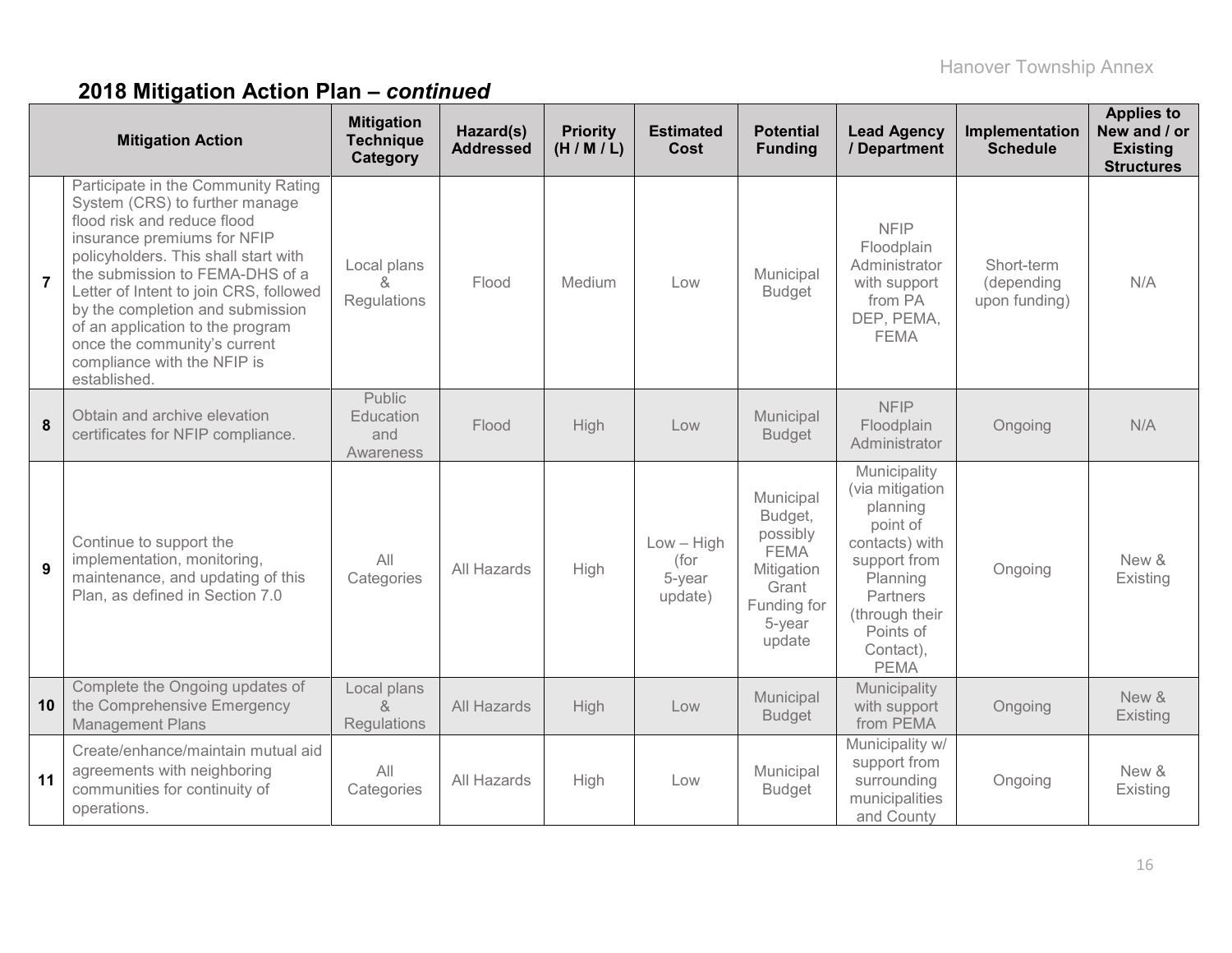|    | <b>Mitigation Action</b>                                                                                                                                                                                                                                                          | <b>Mitigation</b><br><b>Technique</b><br>Category | Hazard(s)<br><b>Addressed</b>                   | <b>Priority</b><br>(H/M/L) | <b>Estimated</b><br>Cost | <b>Potential</b><br><b>Funding</b>                           | <b>Lead Agency</b><br>/ Department                                                      | Implementation<br><b>Schedule</b>         | <b>Applies to</b><br>New and / or<br><b>Existing</b><br><b>Structures</b> |
|----|-----------------------------------------------------------------------------------------------------------------------------------------------------------------------------------------------------------------------------------------------------------------------------------|---------------------------------------------------|-------------------------------------------------|----------------------------|--------------------------|--------------------------------------------------------------|-----------------------------------------------------------------------------------------|-------------------------------------------|---------------------------------------------------------------------------|
| 12 | Develop and maintain capabilities to<br>process FEMA/PEMA paperwork<br>after disasters; qualified damage<br>assessment personnel - Improve<br>post-disaster capabilities - damage<br>assessment; FEMA/PEMA<br>paperwork compilation,<br>submissions, record-keeping               | Education<br>& Awareness                          | All Hazards                                     | Medium                     | <b>Medium</b>            | Municipal<br><b>Budget</b>                                   | Municipality<br>with support<br>from County,<br>PEMA, FEMA                              | Short-term                                | N/A                                                                       |
| 13 | Work with regional agencies (i.e.<br>County and PEMA) to help develop<br>damage assessment capabilities at<br>the local level through such things<br>as training programs, certification of<br>qualified individuals (e.g. code<br>officials, floodplain managers,<br>engineers). | Education<br>& Awareness                          | All Hazards                                     | Medium                     | Medium                   | Municipal<br>budget,<br><b>FEMA HMA</b><br>grant<br>programs | Municipality<br>with support<br>from County,<br><b>PEMA</b>                             | Short-term<br>(depending<br>upon funding) | N/A                                                                       |
| 14 | Coordinate with the County<br><b>Emergency Management Agency</b><br>and PA Department of Health,<br>which is responsible for setting up<br>points of distribution and providers<br>for immunizations.                                                                             | Local plans<br>$\kappa$<br>Regulations            | Pandemic<br>and<br>Infectious<br><b>Disease</b> | Medium                     | Low                      | Municipal<br><b>Budget</b>                                   | Municipality,<br>working with<br><b>County EMA</b><br>and PA<br>Department of<br>Health | Ongoing                                   | N/A                                                                       |
| 15 | Devise an employee vaccination<br>and immunization plan to prevent<br>an outbreak within the municipal<br>employee ranks.                                                                                                                                                         | Local plans<br>$\lambda$<br>Regulations           | Pandemic<br>and<br>Infectious<br><b>Disease</b> | Medium                     | Low                      | Municipal<br><b>Budget</b>                                   | Municipality                                                                            | Short-term                                | N/A                                                                       |
| 16 | Devise a municipal continuity of<br>operations plan to keep essential<br>services running in the event that a<br>significant portion of the workforce<br>is affected.                                                                                                             | Local plans<br>$\alpha$<br>Regulations            | Pandemic<br>and<br>Infectious<br><b>Disease</b> | Medium                     | Low                      | Municipal<br><b>Budget</b>                                   | Municipality                                                                            | Short-term                                | N/A                                                                       |
| 17 | Devise a public education and<br>outreach plan regarding disease<br>prevention.                                                                                                                                                                                                   | Education<br>& Awareness                          | Pandemic<br>and<br>Infectious<br><b>Disease</b> | Medium                     | Low                      | Municipal<br><b>Budget</b>                                   | Municipality                                                                            | Ongoing                                   | N/A                                                                       |